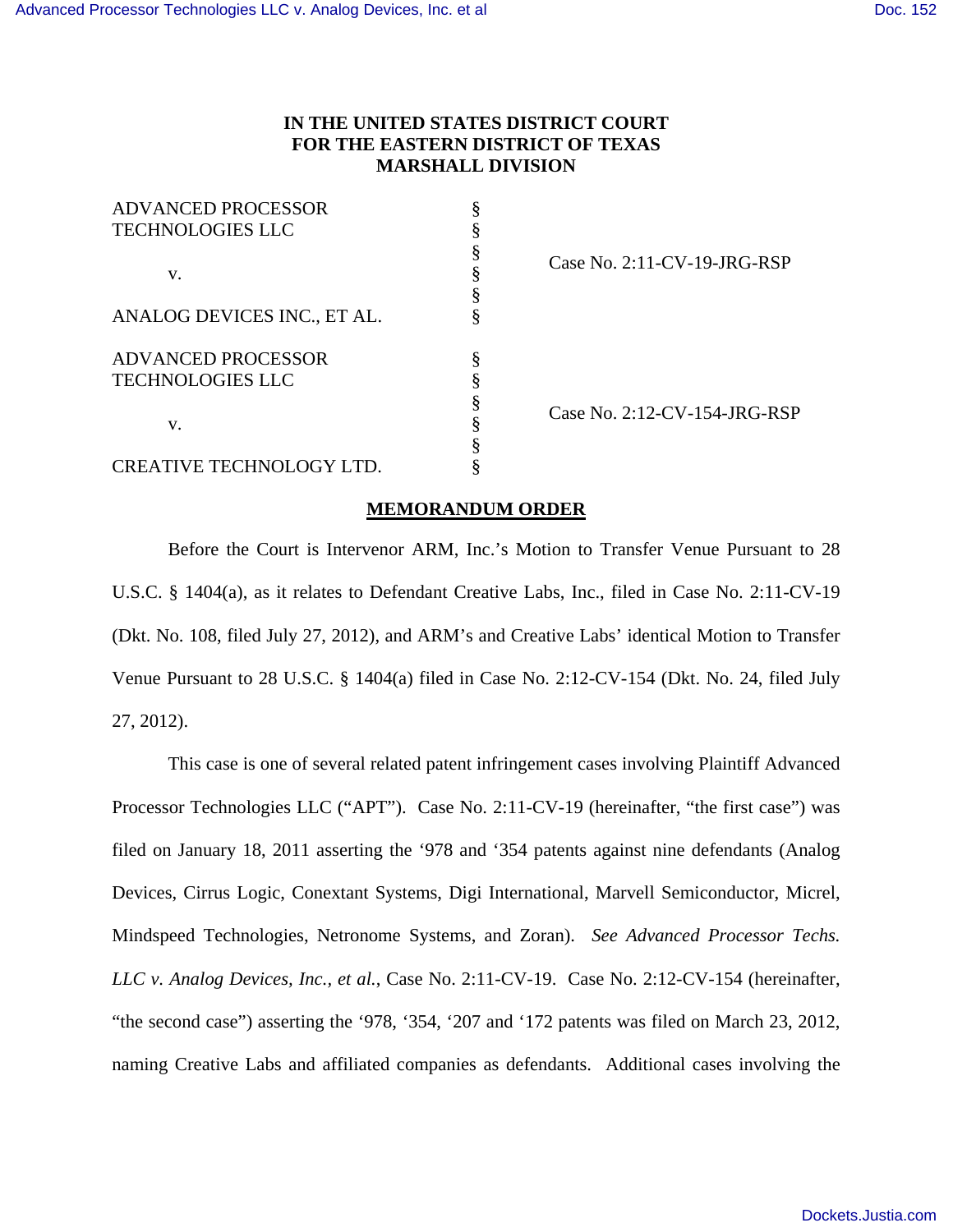same patents were filed against the other defendants from the first case (hereinafter, "the second set of cases"), and have been consolidated with the second case for pretrial purposes.

In July 2012, ARM moved to intervene in all of the related cases on behalf of the remaining defendants (except for defendant AMD). ARM then filed identical motions to transfer venue to the Northern District of California in the first case and the second set of cases, joined by the relevant defendants.<sup>1</sup> These procedural maneuvers result in the practical effect that Marvell, Mindspeed, Conextant, and Zoran waited for over 17 months after the first case was filed before arguing that the Northern District of California is a clearly more convenient venue for this case than the existing venue. Creative Labs waited nearly four months after being served with the summons before filing the instant motion to transfer. $<sup>2</sup>$ </sup>

Movants seek to transfer the first case and the second case to the Northern District of California. Although there are multiple defendants in the first case, and the second case has been consolidated for pretrial purposes with cases involving other defendants, there does not appear to be a basis at this time for consolidating the various defendants for the purposes of trial. Accordingly, the Court must consider the merits of the transfer motion on an individual defendant basis, at the point in time when the case was filed.

<sup>&</sup>lt;u>1</u>  $1$  "Venue is a privilege personal to a defendant in a civil suit and a person intervening on either side of the controversy may not object to improper venue." *Trans World Airlines, Inc. v. C.A.B.*, 339 F.2d 56, 63 (2d Cir. 1964); *Commonwealth Edison Co. v. Train*, 71 F.R.D. 391, 394 (N.D. Ill. 1976).

 $2<sup>2</sup>$  The present motion to transfer venue is brought solely on convenience grounds under 28 U.S.C. § 1404 because the Eastern District of Texas is an undisputed proper venue for this lawsuit, and in any event, Creative never challenged venue by filing a timely motion to dismiss under Federal Rule of Civil Procedure 12(b)(3).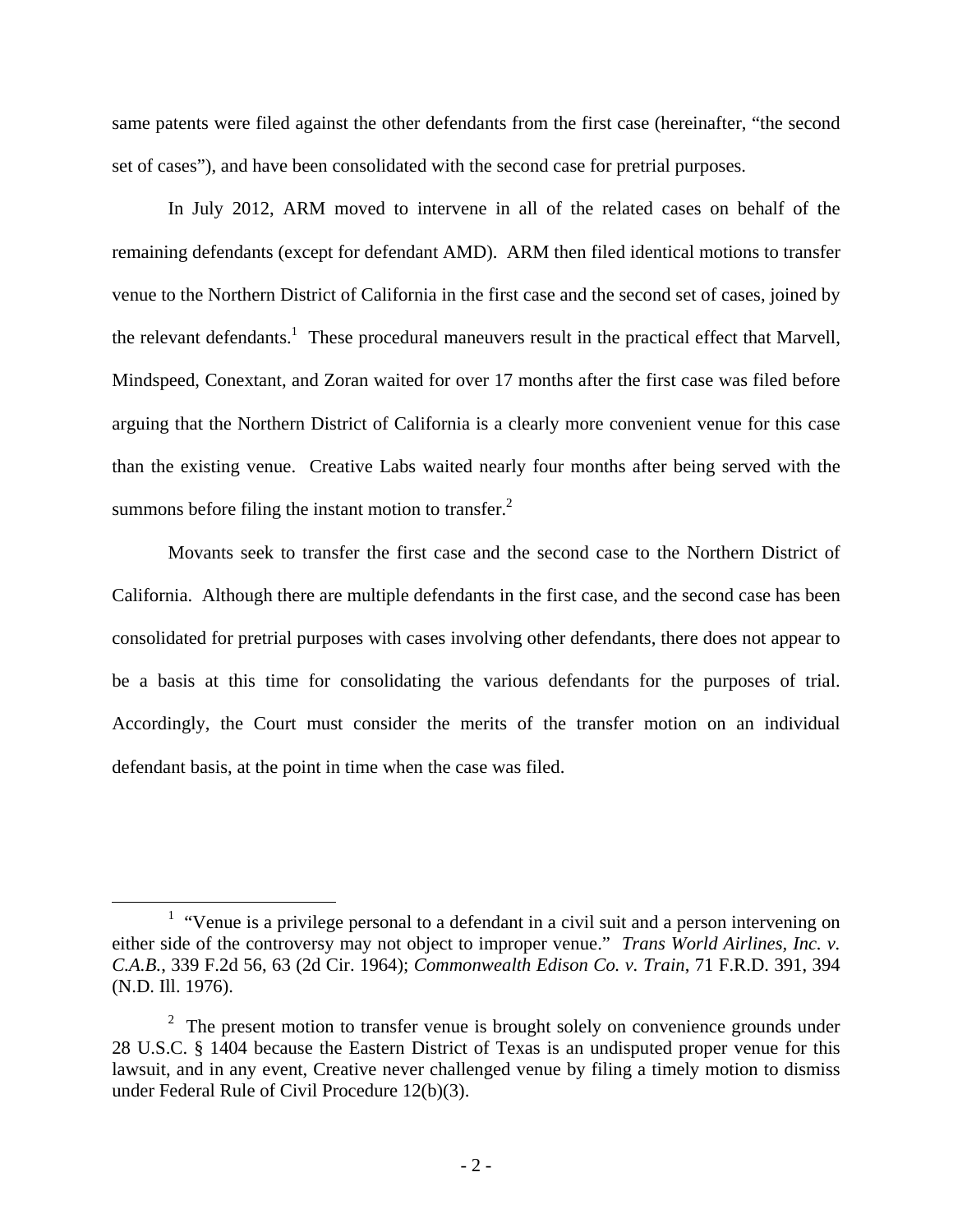#### **APPLICABLE LAW**

Section 1404(a) provides that "[f]or the convenience of parties and witnesses, in the interest of justice, a district court may transfer any civil action to any other district or division where it might have been brought." 28 U.S.C. § 1404(a) (2006). The first inquiry when analyzing a case's eligibility for § 1404(a) transfer is "whether the judicial district to which transfer is sought would have been a district in which the claim could have been filed." *In re Volkswagen AG*, 371 F.3d 201, 203 (5th Cir. 2004) ("*In re Volkswagen I*").

Once that threshold is met, courts analyze both public and private factors relating to the convenience of parties and witnesses as well as the interests of particular venues in hearing the case. *See Humble Oil & Ref. Co. v. Bell Marine Serv., Inc.*, 321 F.2d 53, 56 (5th Cir. 1963); *In re Nintendo Co., Ltd.*, 589 F.3d 1194, 1198 (Fed. Cir. 2009); *In re TS Tech USA Corp.*, 551 F.3d 1315, 1319 (Fed. Cir. 2009). The private factors are: 1) the relative ease of access to sources of proof; 2) the availability of compulsory process to secure the attendance of witnesses; 3) the cost of attendance for willing witnesses; and 4) all other practical problems that make trial of a case easy, expeditious, and inexpensive. *In re Volkswagen I*, 371 F.3d at 203; *In re Nintendo*, 589 F.3d at 1198; *In re TS Tech*, 551 F.3d at 1319. The public factors are: 1) the administrative difficulties flowing from court congestion; 2) the local interest in having localized interests decided at home; 3) the familiarity of the forum with the law that will govern the case; and 4) the avoidance of unnecessary problems of conflict of laws or in the application of foreign law. *In re Volkswagen I*, 371 F.3d at 203; *In re Nintendo*, 589 F.3d at 1198; *In re TS Tech*, 551 F.3d at 1319.

The plaintiff's choice of venue is not a factor in this analysis. *In re Volkswagen of Am., Inc.*, 545 F.3d 304, 314-15 (5th Cir. 2008) ("*In re Volkswagen II*"). Rather, the plaintiff's choice of venue contributes to the defendant's burden in proving that the transferee venue is "clearly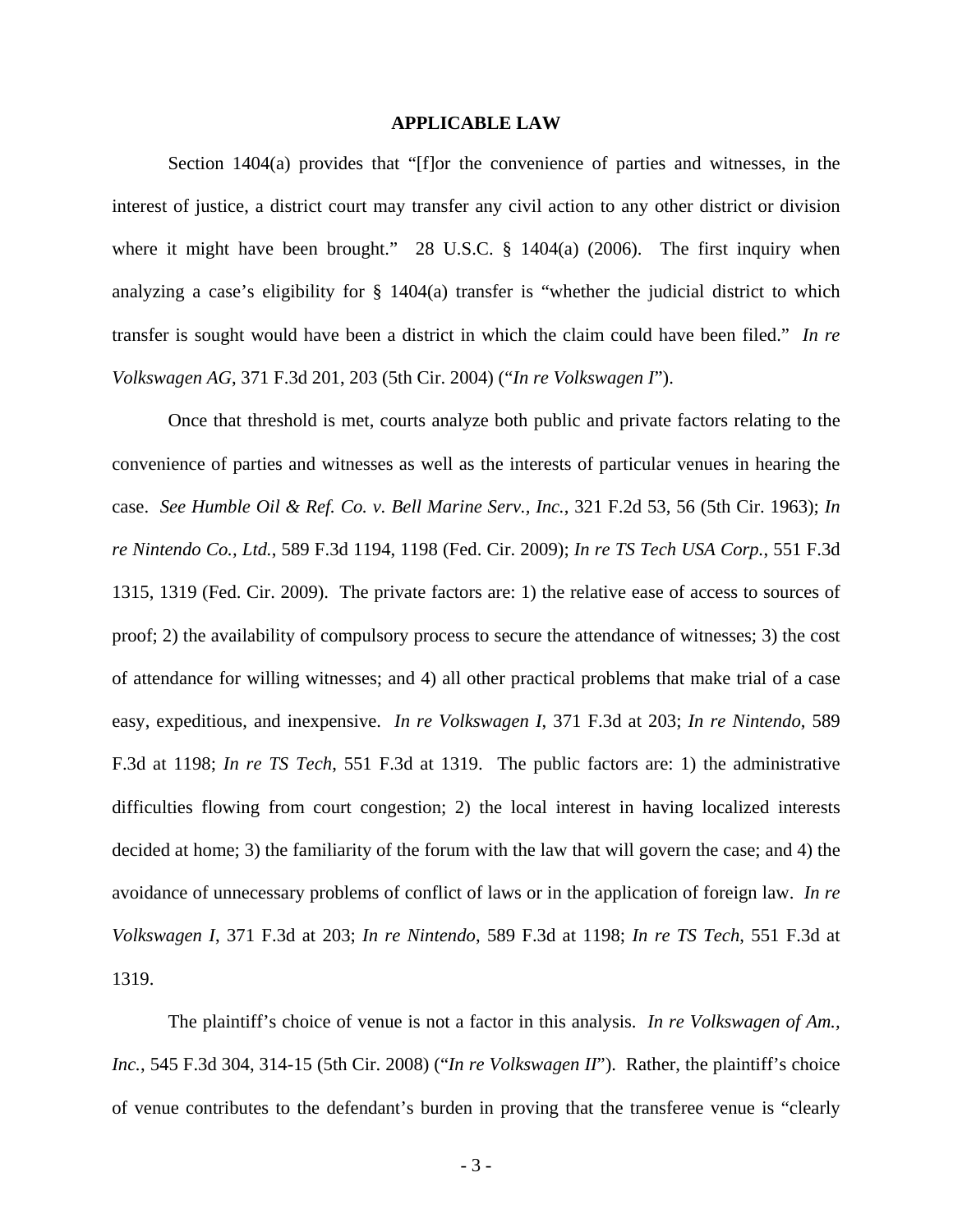more convenient" than the transferor venue. *In re Volkswagen II*, 545 F.3d at 315; *In re Nintendo*, 589 F.3d at 1200; *In re TS Tech*, 551 F.3d at 1319. Furthermore, though the private and public factors apply to most transfer cases, "they are not necessarily exhaustive or exclusive," and no single factor is dispositive. *In re Volkswagen II*, 545 F.3d at 314-15.

Timely motions to transfer venue should be "should [be given] a top priority in the handling of [a case]," and "are to be decided based on 'the situation which existed when suit was instituted.'" *In re Horseshoe Entm't*, 337 F.3d 429, 433 (5th Cir. 2003); *In re EMC Corp.*, Dkt. No. 2013-M142, 2013 WL 324154 (Fed. Cir. Jan. 29, 2013) (quoting *Hoffman v. Blaski*, 363 U.S. 335, 443 (1960)).

# **DISCUSSION**

# **A. Proper Venue**

The parties agree that Northern District of California and the Eastern District of Texas are proper venues for this lawsuit.

### **B. Private Interest Factors**

#### **1. Relative Ease of Access to Sources of Proof**

"In patent infringement cases, the bulk of the relevant evidence usually comes from the accused infringer. Consequently, the place where the defendant's documents are kept weighs in favor of transfer to that location." *In re Genentech, Inc.*, 566 F.3d 1338, 1345 (Fed. Cir. 2009) (citation omitted).

# **Plaintiff APT's Sources of Proof**

APT has submitted a declaration by Dooyong Lee, its chief executive officer and a member of its board of directors. (Lee Decl., Dkt. No.  $109-4$ .)<sup>3</sup> APT is a Texas LLC with its

 $\frac{1}{3}$  Because the motions filed in the first case and the second case are identical, the Court only cites to the docket entries in the first case.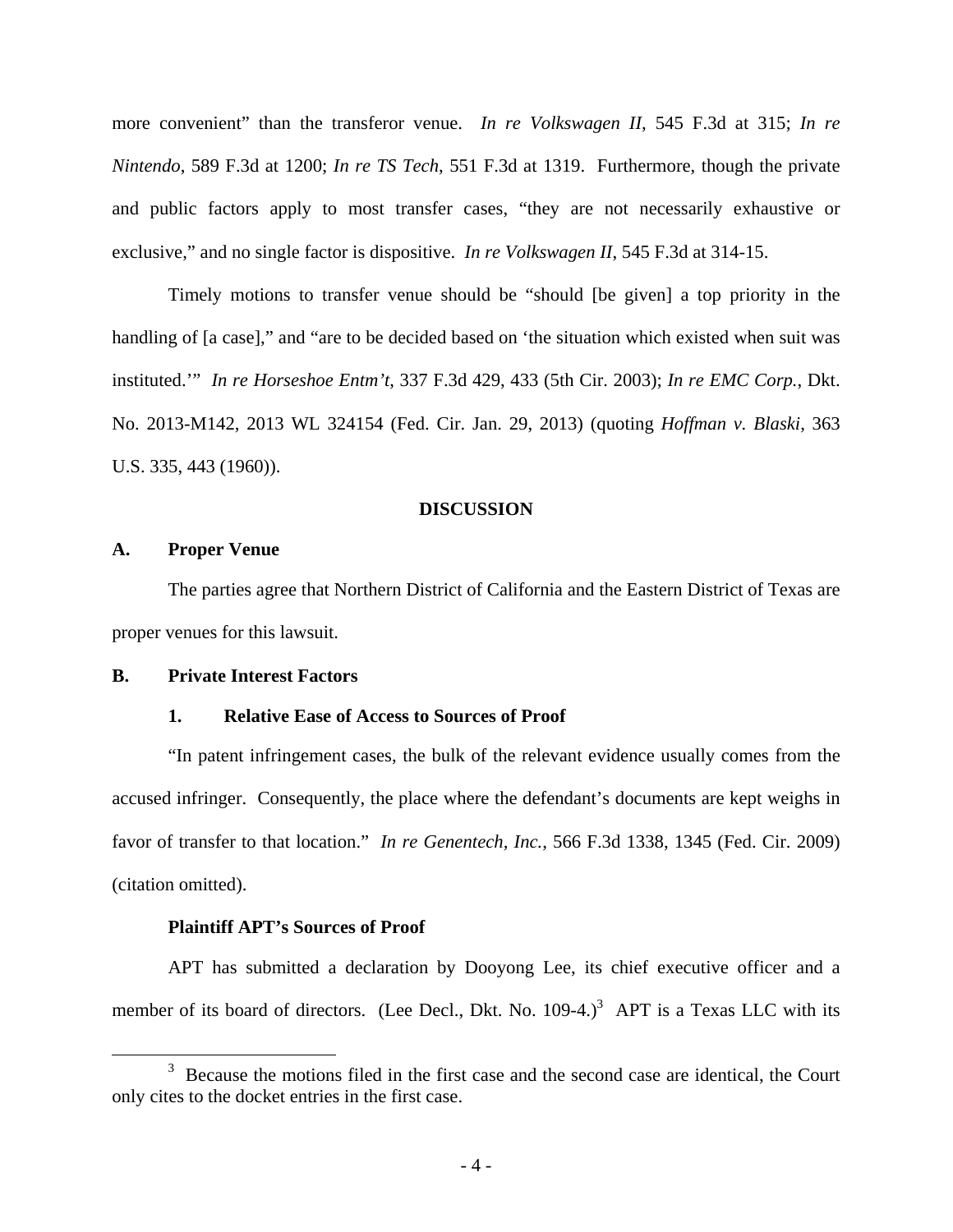principal place of business in Frisco, Texas. (*Id.* at 1.) APT's parent company, Acacia Research Group LLC, is also a Texas LLC with its principal place of business in Frisco, Texas. (*Id.* at 1.) APT maintains its documents and its business records "related to APT's licensing efforts, documents relating to APT's corporate formation, and documents relating to the patents owned by APT, among others" at its office in Frisco, Texas. (*Id.* at 2.)

Movants argue that APT's and Acacia Research Group's publicly traded parent company, Acacia Research Corporation, "has substantial discoverable information concerning the chain of title . . . as well as the licensing and valuation of the patents-in-suit." (Mot. at 11.) Acacia Research Corporation has its principal place of business in Newport Beach, California, which is located in the Central District of California. (Dkt. No. 102-15.) However, APT's evidence clearly shows that all of the evidence relevant to these topics is maintained by APT's and Acacia Research Group's offices in Frisco, Texas. (*See* Lee Decl., Dkt. No. 109-4.)

The Court finds that APT's sources of proof are located in the Eastern District of Texas.

#### **Intervenor ARM's and Defendant Creative Labs' Sources of Proof**

Intervenor ARM has submitted a declaration by Guy Larri, who was formerly its CPU product manager. (Larri Decl., Dkt. No. 102-17.) "ARM's corporate headquarters and primarily [sic] development facility for processor cores is located in Cambridge, United Kingdom." (*Id.* at 3.) Other development facilities are located in the United Kingdom and France. (*Id.*) ARM also has engineering and product development facilities in Cambridge, UK; Austin, Texas; and Silicon Valley, California. (*Id.*) With respect to the accused ARM products, Larri states that "[a]ny specific documentation related to these products would have been authored" in Cambridge, UK or Sophia Antipolis, France. (*Id.* at 4.)

Creative Labs has submitted a declaration by Russell Swerdon, who is the director of intellectual property. (Swerdon Decl., Dkt. No. 102-4.) Creative Labs is a California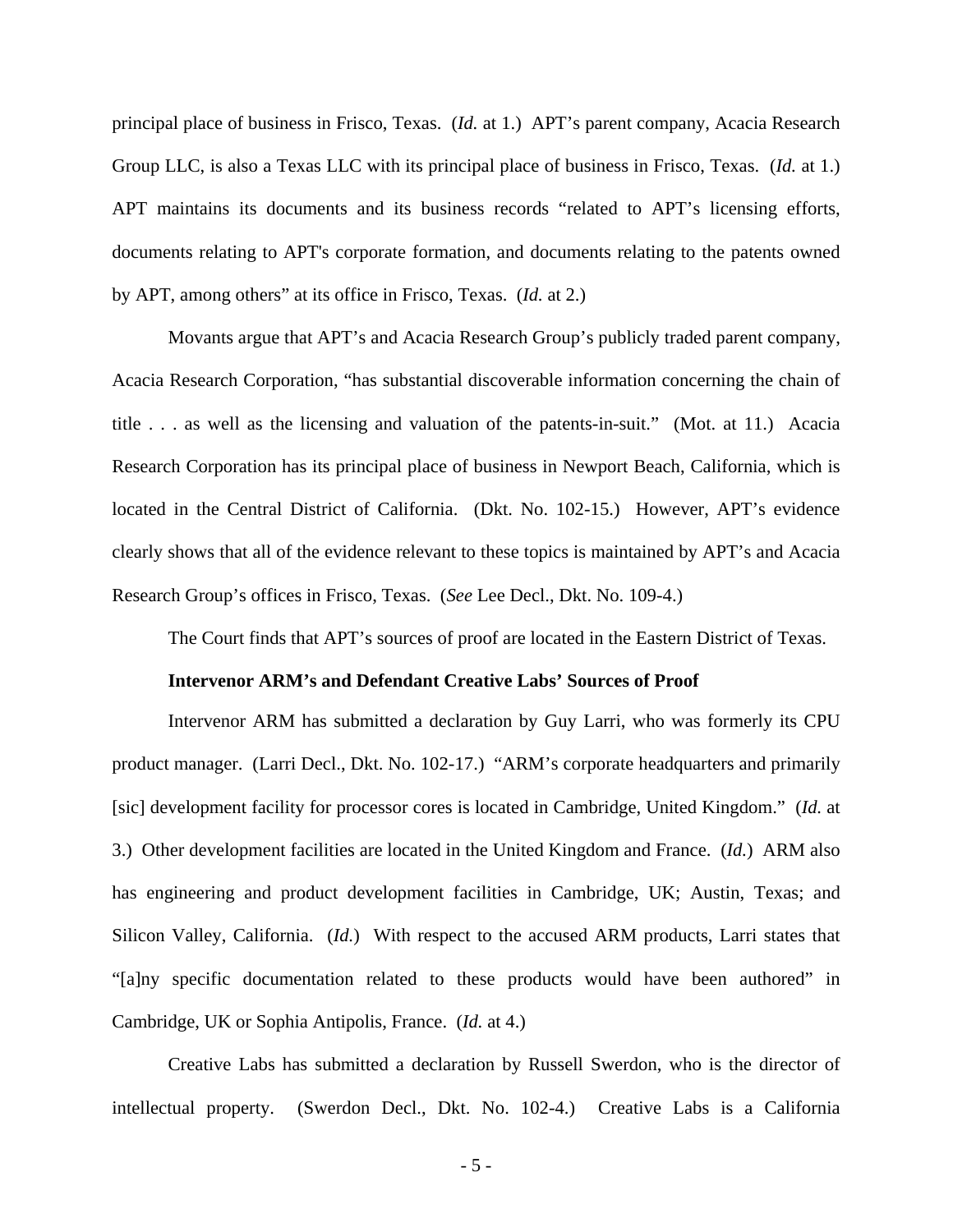corporation headquartered in Milipitas, California, which is within the Northern District of California. (*Id.*) Only about 40 employees, involved in management and research and development work near its headquarters. (*Id.*) Mr. Swerdon states that "[v]irtually all CLI business documents and records relating to the research, design, marketing strategy, and product revenue for the Accused Products are located in or near [the Northern District of California.]"

In response, APT argues that movants "not only fail to identify a single employee of ARM with discoverable information in the NDCA, but the supporting declarations confirm that ARM's technical personnel with relevant knowledge are located in either the United Kingdom or France." (Resp. at 6.) APT argues that this fact should carry "substantial weight" because ARM itself argued that "the necessary technical information to defend the case is *solely* in ARM's possession – *not* that of the Defendants" in the motion to intervene in this suit. (*Id.* at 6 (quoting ARM's Mot. to Intervene at 8).) APT observes that Creative Labs alleges that its witnesses are located in the Northern District of California and overseas, but alleges that its documents are located solely in the Northern District of California. (Resp. at 8.)

Based on the evidence submitted, the Court finds that Movants' relevant sources of proof are located in the Northern District of California and in Europe. However, the Court observes that the record is entirely devoid of any measure of the relative quantities of proof available at either location.

# **Third Party Sources of Proof**

#### *Inventors*

Inventors Shinichi Yoshioka, Ikuya Kawasaki, Susumu Narita, Saneaki Tarmaki, and Atushi Hasegawa reside in Japan, and any documents they have are located in Japan. (Loudermilk Decl. at 1, Docket No. 109-2.) Based upon the listing of inventors on the face of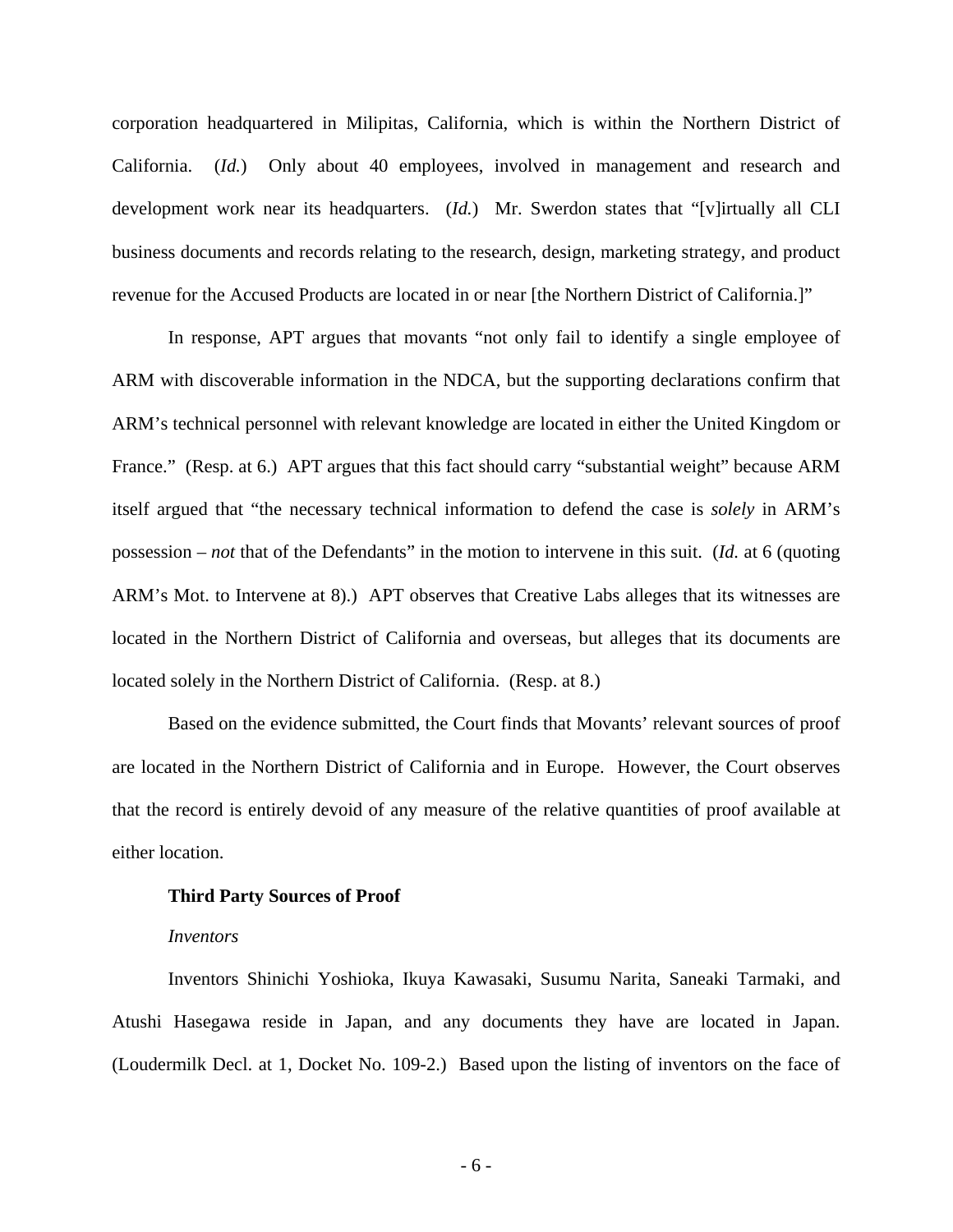the '207 patent, which was filed in 1999, Rajesh Chopra is believed to be in Sunnyvale, California.

#### *Prosecuting Attorneys*

Prosecuting attorney Alan Loudermilk has an office in Marshall, Texas and has maintained his files at that location since early 2010. (Loudermilk Decl. at 1, Docket No. 109- 2.) Attorneys Carl Brundige, David Lee, and Melvin Krauss are all located in Alexandria, Virginia. (Farnum Decl. at 2-3, Dkt. No. 109-1.)

Movants identify J. Nicholas Gross (a lawyer presently in Berkeley, California), as one of the prosecuting attorneys for the asserted '207 patent. In response, APT submitted Mr. Loudermik's declaration, which explains how Mr. Gross had no involvement in the prosecution of the '207 patent, and is only listed on the application's power of attorney "as a matter of standard practice because [Gross] and [Loudermilk] shared certain portions of [their] respective patent prosecution practices at that time." (Loudermilk Supp. Decl. at 3, Dkt. No. 109-3.) Movants have not challenged APT's explanation.

## *Prior Art*

Movants argue that "prior art and associated witnesses are predominantly centered in the [Northern District of California.]" (Mot. at 2 and 11.) In support of this contention, Movants attached a highlighted listing of prior art references included in Defendants' invalidity contentions where 33 of the 80 references are highlighted. (Mot. Ex. H, Dkt. No. 102-8*.*) Movants represent to the Court that each highlighted reference "have inventors or authors located in the Northern District." (*Id.* at 11.) Movants also identify MIPS Technologies, Inc. as a designer of "one primary invalidating" reference. (Mot. at 11.) MIPS has a primary place of business in the Northern District of California. (*Id.*)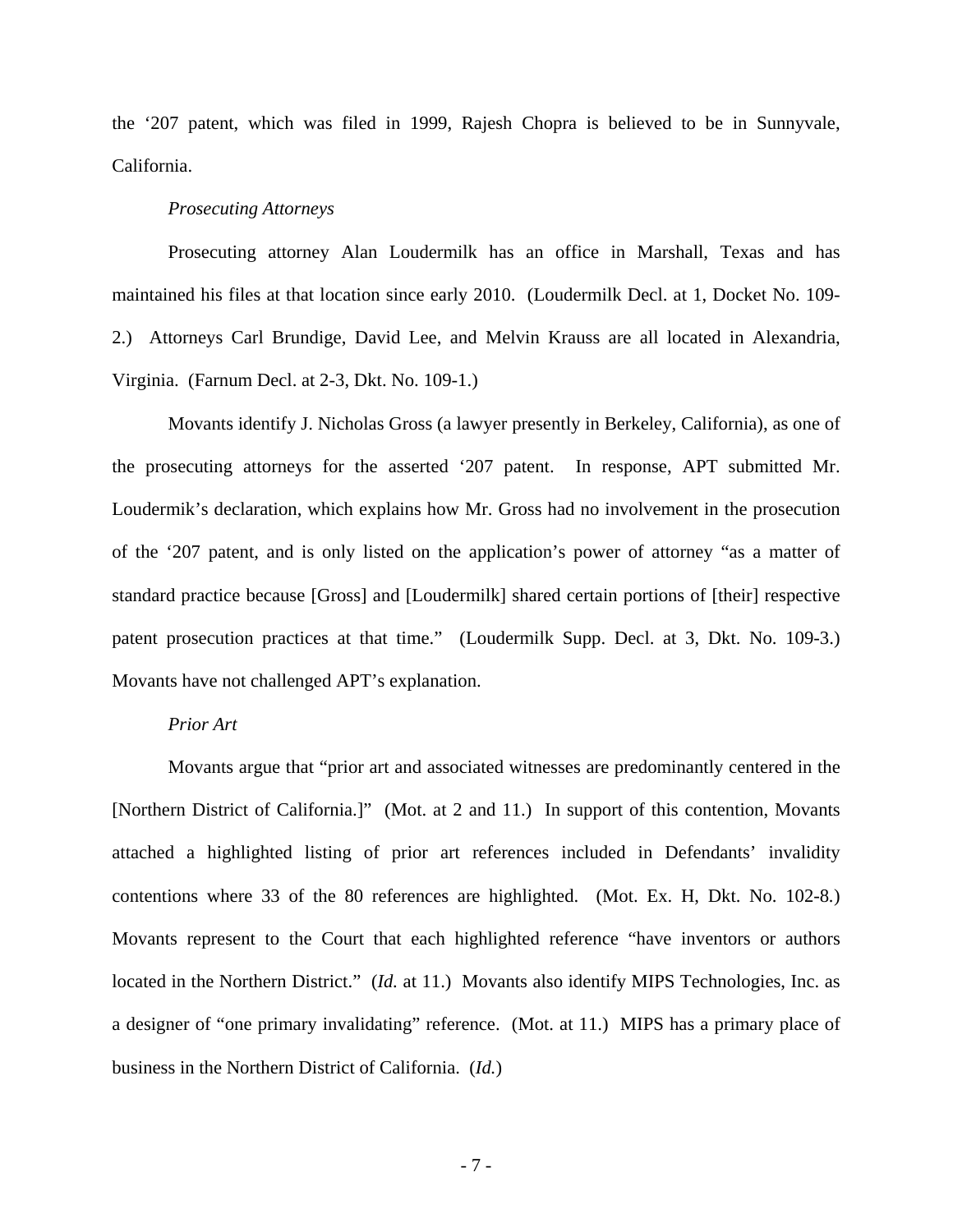APT raises several concerns with respect to Movants' identification of prior artisans. First, there is no declaration that identifies who prepared the listing and identified the locations of the authors and inventors. (Resp. at 11.) The exhibit itself does not list any of the authors and inventors, and does not list their locations. (*Id.*) Given the age of a number of the references, there is no evidence that any of the authors or inventors of the highlighted references "are even still alive, much less whether they currently reside in [the Northern District of California.]" (*Id.*) APT argues that no weight should be given "to the speculative assertion that any of these prior art witnesses may currently reside in [the Northern District of California.]" (*Id.* ar 12.) With respect to MIPS, APT argues that there is "no evidence that MIPS has actual relevant information in [the Northern District of California]," and that the only basis for Movants' argument is a "website printout showing that MIPS has its headquarters in the NDCA and other US offices in Oregon." (*Id.* at 12.)

Movants offer little in response to APT's concerns other than arguing that APT's "speculation that the prior art somehow have moved away from the Northern District is nonsensical," and that there is no requirement that Movants prognosticate on what "witness MIPS or Sun [Microsystems] might identify in response to a 30(b)(6) notice." (Reply at 4-5, Dkt. No. 114.)

The Court has reviewed Movants' listing of prior art references. The 80 references comprise patents, user manuals, and technical articles, dated as early as 1974 and as late as 1994. All but a handful of the highlighted references are U.S. or foreign patents or patent applications. On balance, the Court finds that some weight, but not substantial weight, should be accorded the 33 references. First, movants have not identified what other relevant evidence may be available from the prior artisans. As patents and printed publications, their principal evidentiary value lies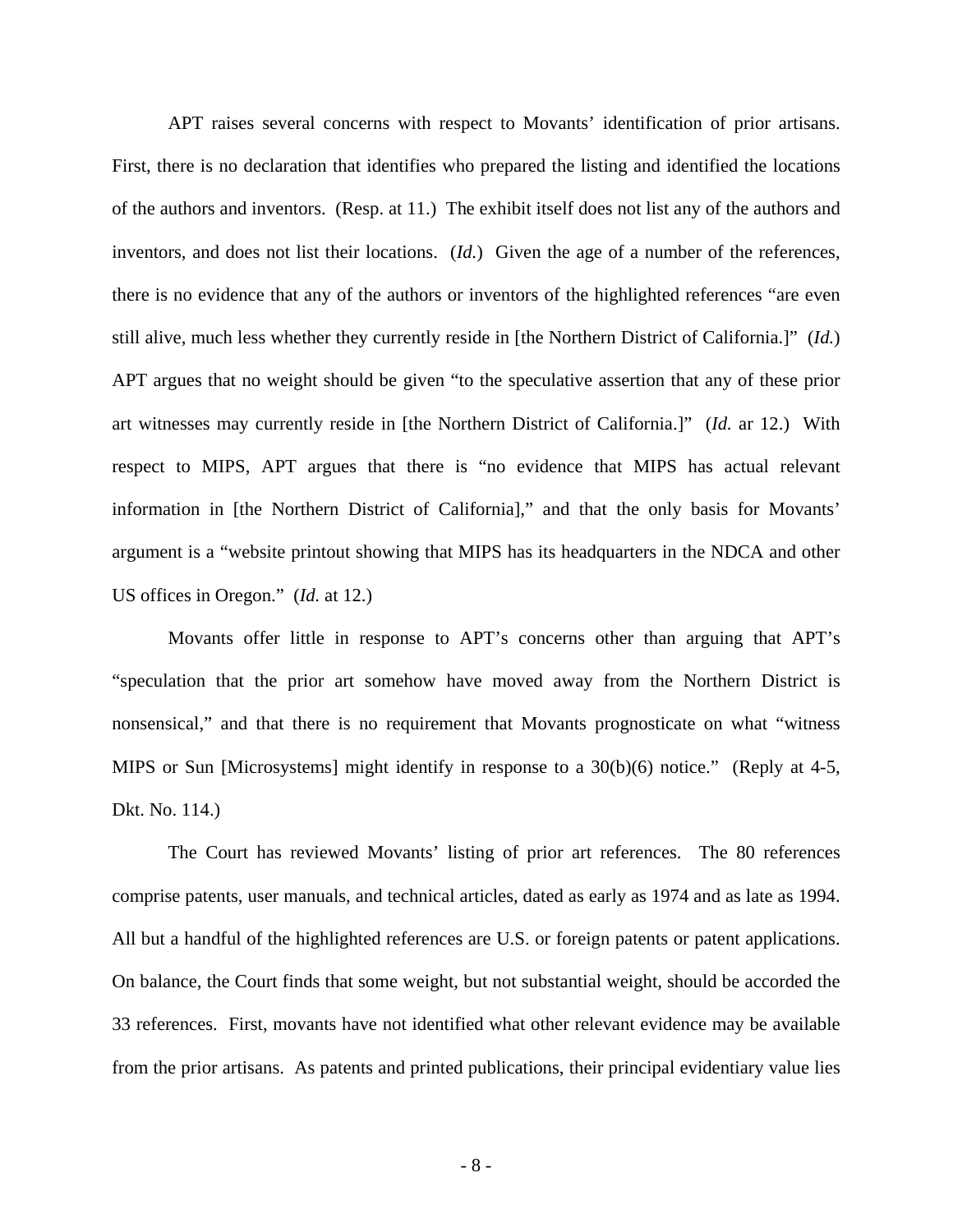in the content of the patents and publications themselves. This does not appear to be a situation where the authors and inventors may have important evidence to offer that is not reflected in the writings, such as evidence to establish a prior public use or an on-sale bar.

The Court finds that the sources of proof factor does not favor transfer to the Northern District of California. All of Plaintiff's evidence is located within this district. Movants' evidence is distributed between locations in the Northern District of California and Europe, where "necessary" technical evidence resides. Movants fail to provide any indication of how much evidence resides at any of the various locations. With respect to third party sources of proof, one of the prosecuting attorney's files reside in this district, and none exist in the Northern District of California. Finally, there is some indication that prior art witnesses reside in the Northern District of California, but there is only speculation as to what relevant evidence these witnesses may possess beyond what is already provided by the prior art patents, patent applications, and printed publications themselves. Moreover, Movants have chosen not to provide any location information for any of the remaining 47 prior art references, which suggests that third party sources of prior art evidence are more distributed than perhaps is suggested by Movants' highlighted prior art references.

#### **2. Cost of Attendance for Willing Witnesses**

"The convenience of the witnesses is probably the single most important factor in a transfer analysis." *In re Genentech, Inc.*, 566 F.3d 1338, 1342 (Fed. Cir. 2009). While the Court must consider the convenience of both the party and non-party witnesses, it is the convenience of non-party witnesses that is the more important factor and is accorded greater weight in a transfer of venue analysis. *Aquatic Amusement Assoc., Ltd. v. Walt Disney World Co.*, 734 F.Supp. 54, 57 (N.D.N.Y. 1990); *see also* 15 Charles Alan Wright & Arthur R. Miller, *Federal Practice and Procedure* § 3851 (3d ed. 2012). "A district court should assess the relevance and materiality of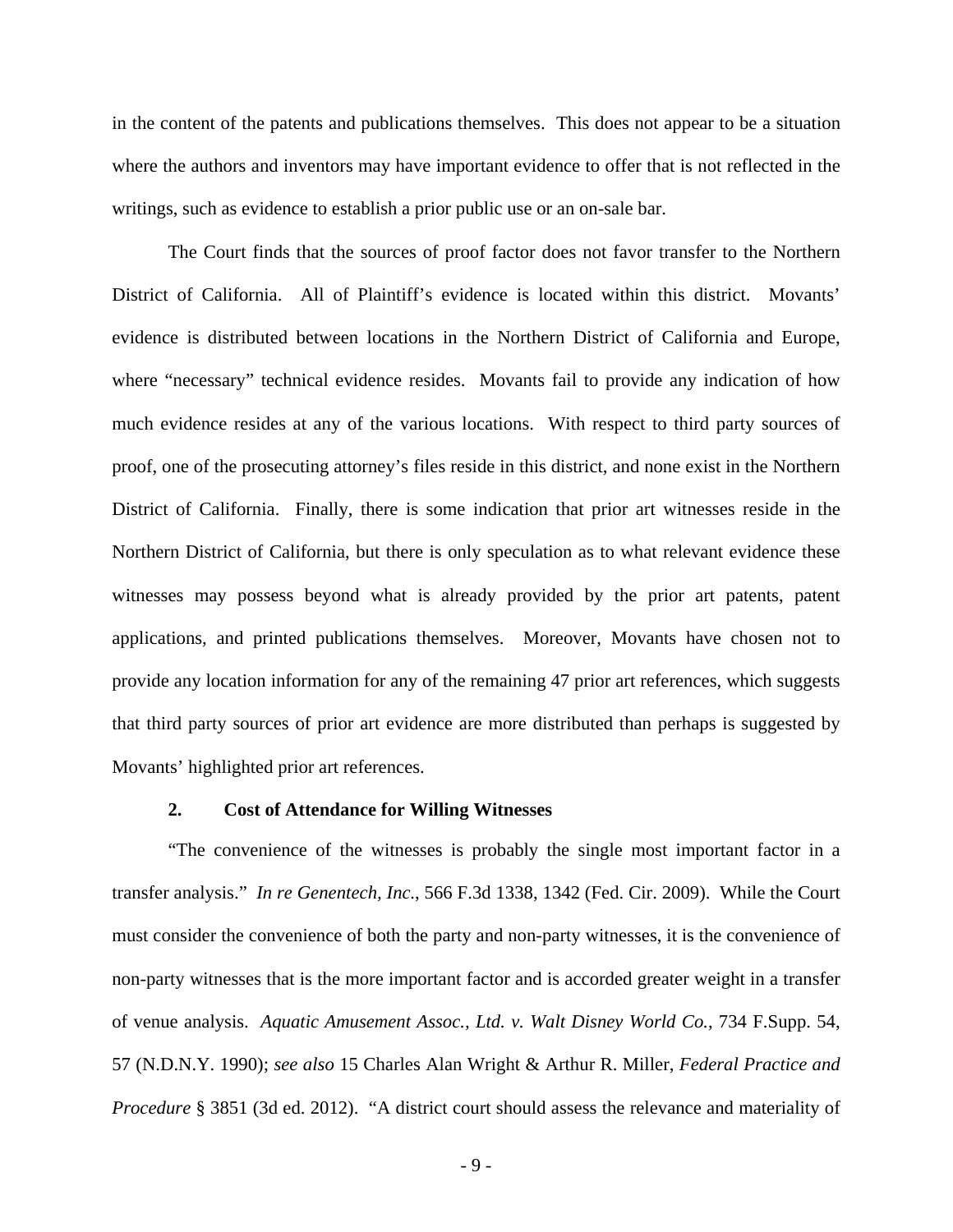the information the witness may provide." *In re Genentech, Inc.*, 566 at 1343. However, there is no requirement that the movant identify "key witnesses," or show "that the potential witness has more than relevant and material information . . . ." *Id.* at 1343-44.

# **APT's Witnesses**

"A majority of APT's Board of Directors, including [Dooyong Lee] (CEO of APT), Mr. Marvin Key (officer of APT), and Ms. Tisha Stender (officer of APT) work primarily from their respective offices in the Eastern District of Texas. All of those officers have knowledge of relevant facts and are potential witnesses in this case." (Lee Decl. at 3, Dkt. No. 109-4.) "At least two Acacia employees - Mr. Fahim Aftab (who has technical knowledge relating to the patents in APT's patent portfolio), and Ms. Annie Le Blanc (who has knowledge of certain licensing practices and agreements relating to APT's patent portfolio) - are potential witnesses with knowledge of relevant facts. Both of them work primarily or exclusively from their offices in the Eastern District of Texas. They also live in Texas." (*Id.* at 4.) As discussed above, there is no evidence that any of Acacia Research Corporation's California-based employees are likely witnesses.

## **Intervenor ARM's and Defendant Creative Labs' Witnesses**

ARM's employees with technical knowledge reside exclusively in Europe. With respect to "the ARM1136J, ARM11MP, and ARM926EJ-S ARM cores, the individuals with direct knowledge of the overall functionality of these products would be located in Cambridge." (Larri Decl. at 5, Dkt. No. 102-17.) With respect to the "Cortex A9 core, the individuals with direct knowledge of the overall functionality of these products would be located in Sophia (sic), France." (*Id.* at 5.)

Creative Labs "has approximately 40 employees who work in or near its headquarters in Milpitas, CA." (Swerdon Decl. at 2, Dkt. No. 102-4.) "The likely [Creative Labs] witnesses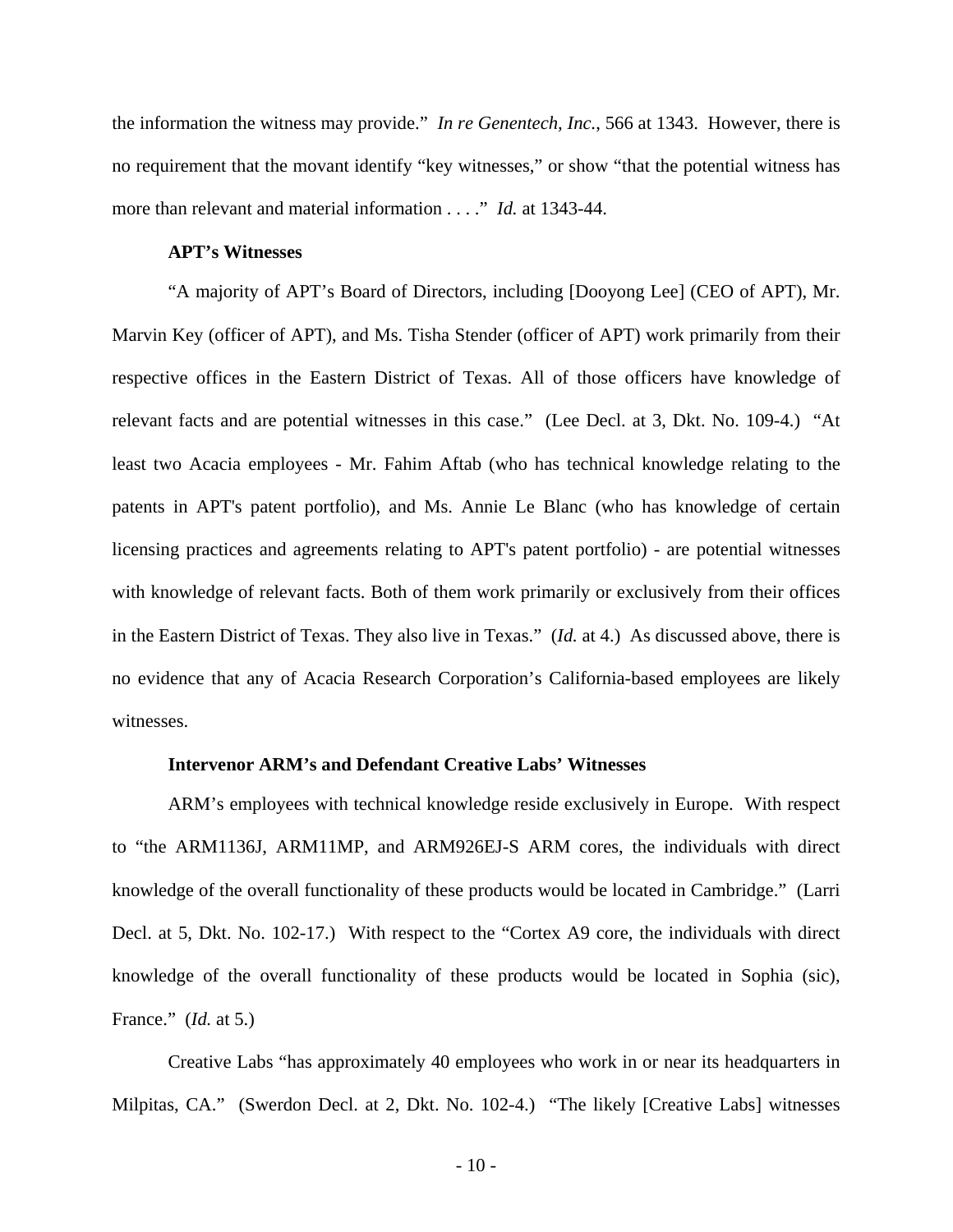with the most relevant knowledge concerning the technical design, development, manufacturing, marketing, and sales of the Accused Products are located either at [Creative Labs'] headquarters in Milpitas, CA in the Northern District or overseas." (*Id.* at 2.)

In response, APT notes that ARM and Creative Labs failed to specifically identify a single relevant witness. (Resp. at 6 and 11.) In reply, ARM identifies three witnesses in the Northern District of California (Saumil Shah, Christine Cong Tran, and Ehab Youssef) that have "relevant knowledge of the licensing of the accused ARM cores." (Hodgson Decl. at 4, Dkt. No. 114-6.) Creative Labs submits a supplemental declaration in support of its reply brief, where two witnesses relevant to "U.S. Testing and Certification for Creative Ziio Tablets" (Robert Gilsdorf and Thinh Bui), and one witness relevant to marketing and sales (Uma Venkatesh) are identified. (Swerdon Supp. Decl. at 2-3., Dkt. No. 114-5.)

Even with this supplemental declaration, Creative Labs has failed to identify any witnesses relevant to "technical design, development, [or] manufacturing" located in the Northern District of California. Given that Creative Labs has only 40 employees in the Northern District of California and the remainder overseas, it seems reasonable to assume, as APT suggests, that these witnesses are located overseas. (Sur-Reply at 3.)

#### **Third Party Witnesses**

The parties argued the convenience of venue for third party witnesses along with the identification of third party sources of proof. The Court's analysis and findings with respect to third party sources of proof are also applicable to this convenience factor and are incorporated herein.

The Court finds that the cost of attendance for willing witnesses factor does not favor transfer to the Northern District of California. All of Plaintiff's party witnesses reside within this district. Creative Labs has identified three witnesses that reside in the Northern District of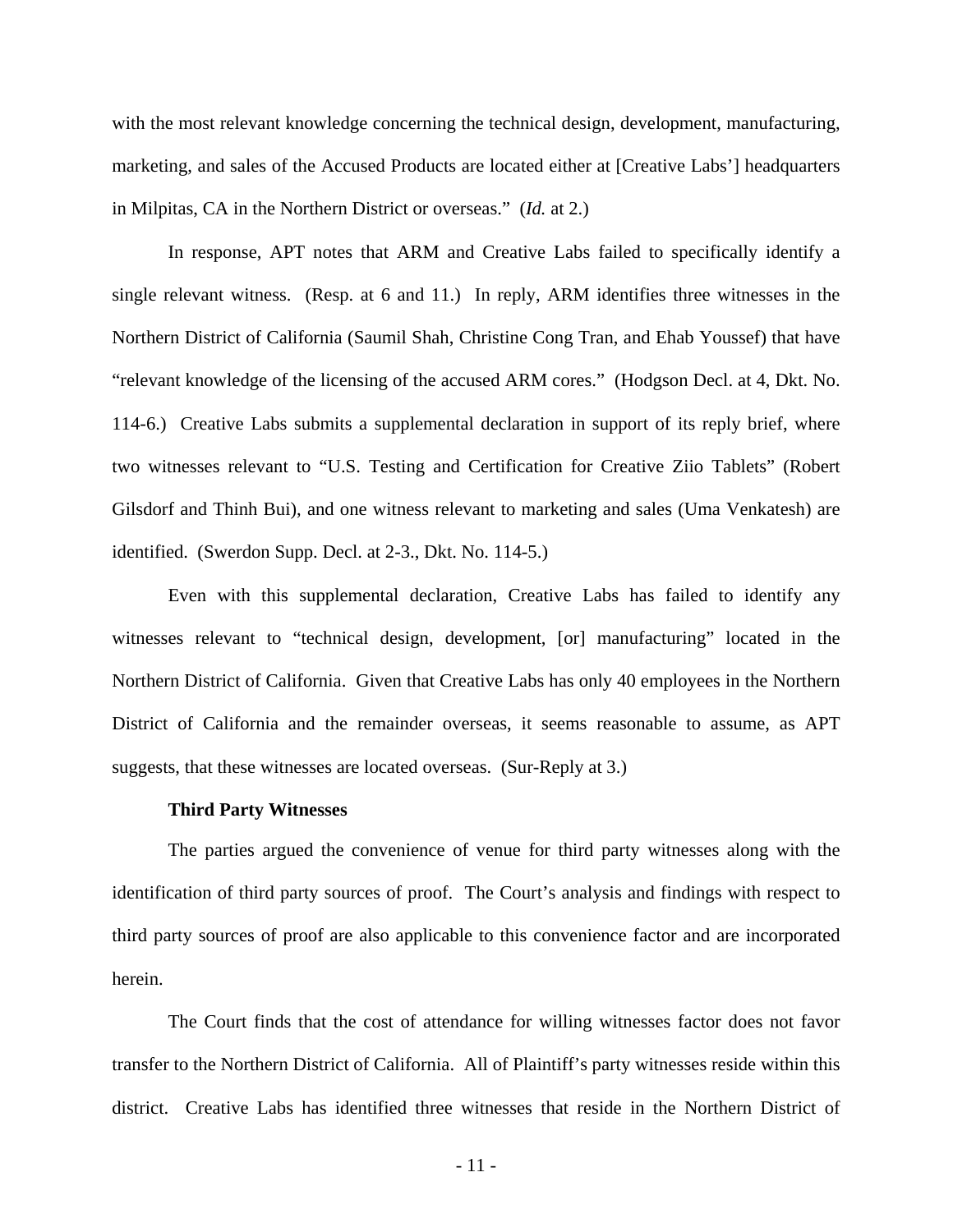California that are relevant to only a few of the topics Creative Labs' briefing suggest are relevant to this case. It appears that important witnesses regarding design, development and manufacturing of the accused products are located overseas. ARM has identified three witnesses relevant to licensing of its processor cores that are located in the Northern District of California. Although ARM has taken the position in its motion to intervene that it alone possesses "necessary" technical information relevant to infringement, ARM has failed to identify any specific technical witnesses. Given that ARM's declarations establish that its technical witnesses reside in Europe, it appears that ARM does not bother specifically identifying relevant technical witnesses because it would show that Movants' witnesses are not concentrated in the Northern District of California. The only prosecuting attorney in either forum is located in the Eastern District. One inventor is located in the Northern District of California. No specific third party prior art witnesses are identified, but for some, the Northern District of California would be more convenient.

#### **3. Availability of Compulsory Process to Secure the Attendance of Witnesses**

The majority of identified potential witnesses located in the Northern Districts of California are party witnesses. One inventor may still reside in the Northern District of California. Although movants offer evidence identifying relevant prior art witnesses that is somewhat suspect, it appears that there may be a few witnesses within the Northern District of California's subpoena power. The Court finds that this factor weighs in favor of transfer.

# **4. All Other Practical Problems that Make Trial of a Case Easy, Expeditious, and Inexpensive**

The Court finds that this factor weighs slightly against transfer. Creative Labs waited four months to file its motion to transfer venue.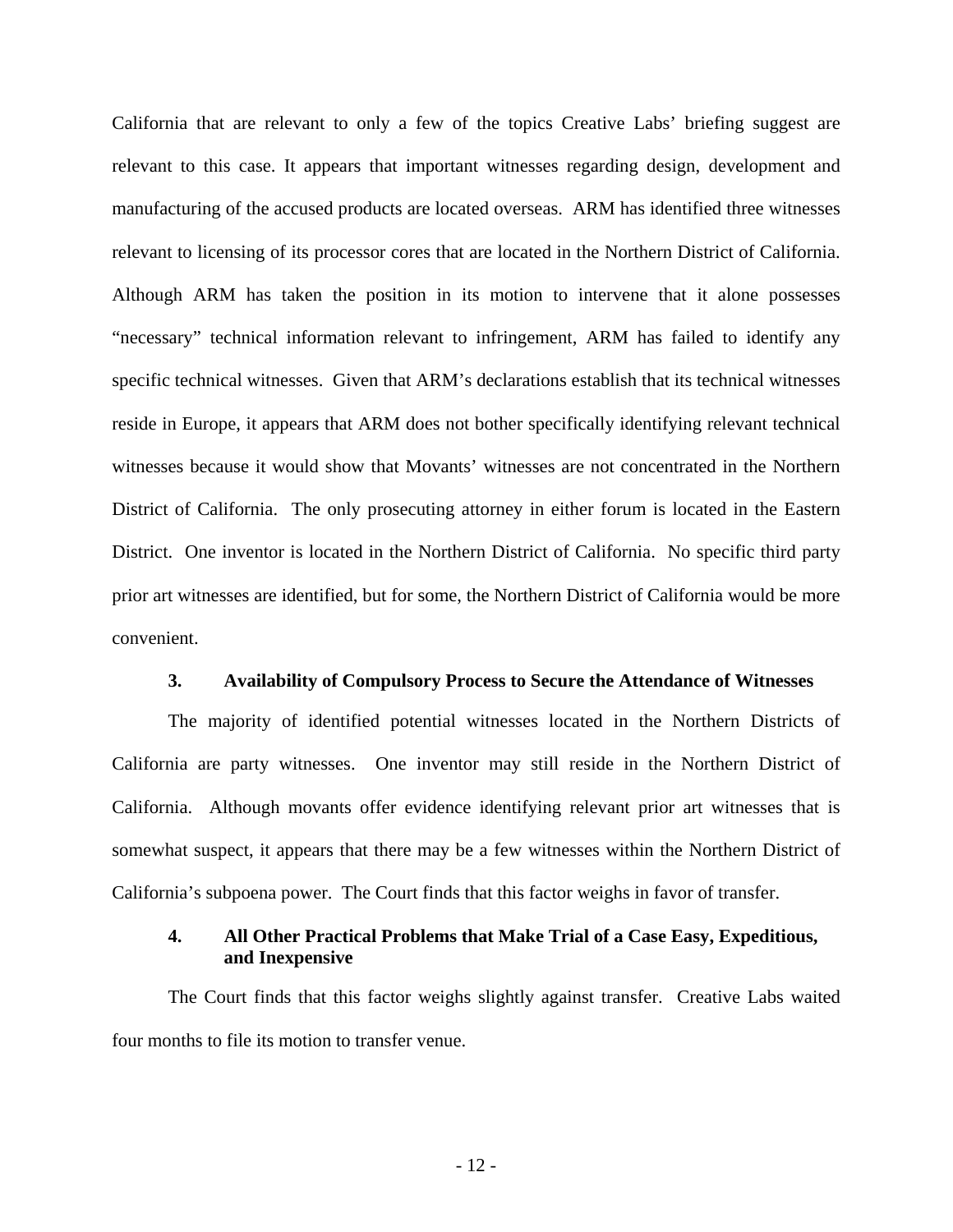At the time these suits were filed, there would have been some judicial economy benefits arising from the Court's handling of other cases involving the same patents. To be clear, this finding is based solely on the existence of other defendants that did not file motions to transfer, although they have since settled.

## **C. Public Interest Factors**

# **1. Administrative Difficulties Flowing From Court Congestion**

The Court finds that this factor is neutral. Movants argue that at the time of filing of the first case, there were several judicial retirements in the Eastern District of Texas. However, at the time of filing of the second case, the Marshall vacancy had been filled. Movants offer that civil cases in general "reach trial slightly faster than in EDTX." (Mot. at 15.)

## **2. Local Interest in Having Localized Interests Decided at Home**

"[I]f there are significant connections between a particular venue and the events that gave rise to a suit, this factor should be weighed in that venue's favor." *In re Hoffman-LaRoche Inc.*, 587 F.3d 1333, 1338 (Fed. Cir. 2009.) Movants argue that APT has no real connection to the Eastern District of Texas because its presence here is a sham, and that the Northern District of California has an overriding local interest in this case given that several of the defendants in the APT cases have their U.S. headquarters there, and employ thousands of employees. (Reply at 5.) However, this argument is misplaced in this instance – ARM and Creative Labs appear to have limited footprints in the Northern District of California, unlike some of the other defendants. (*See*, *supra* 5-6 and 10-11.)

Throughout the briefing, Movants suggest that this Court should view APT's presence in the Eastern District of Texas with suspicion, and disregard evidence that it has a legitimate presence in the district because APT is a non-practicing entity. As another court has recognized, "many businesses and academic institutions enforce their patent rights through private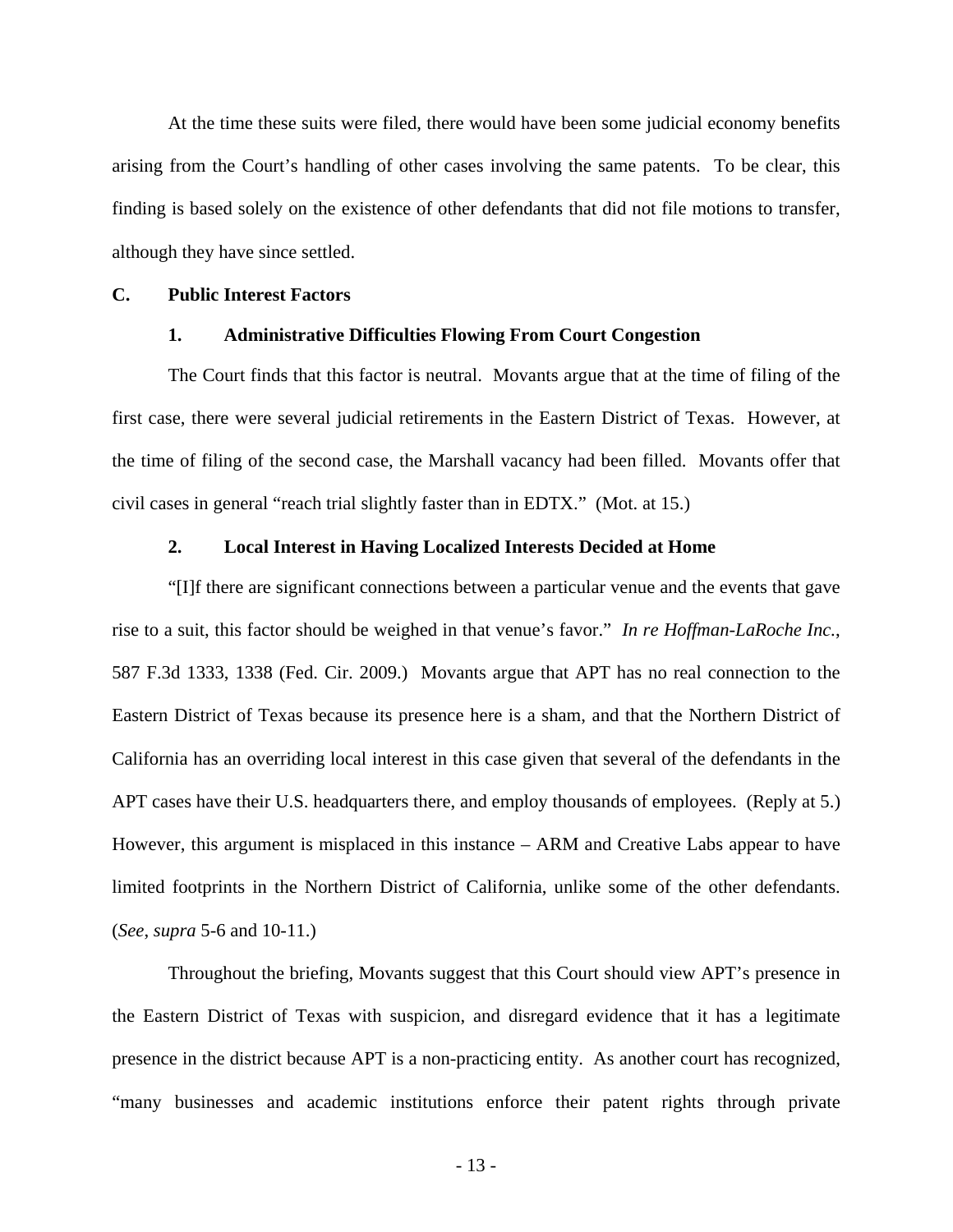companies [like APT]; such a business strategy is not nefarious." *Cradle IP, LLC v. Texas Instruments, Inc.*, Case No. 11-CV-1254-SLR, slip op. (D. Del. February 12, 2013) (Robinson, J.). Moreover, it would be improper to "treat such non-practicing entities as anything less than holders of constitutionally protected property rights, those rights having been legitimized by the Patent & Trademark Office." (*Id.*)

The evidence shows that APT was formed in 2010, before this lawsuit was filed, and that APT's employees are residents in the Eastern District of Texas. APT and Acacia Research Group operate a legitimate patent licensing business. Movants offer no persuasive evidence to the contrary. The residents of the Eastern District clearly have a legitimate local interest in the enforcement of patents owned by a resident business.

The Northern District of California would also have a legitimate local interest in suits involving their own resident businesses. However, Movants do not identify any controlling law that requires giving a preference to larger businesses or employers. Accordingly, this factor is neutral.

# **3-4. Familiarity of the Forum With the Law that Will Govern the Case and Avoidance of Unnecessary Problems of Conflict of Laws or in the Application of Foreign Law**

These factors are neutral.

// // //